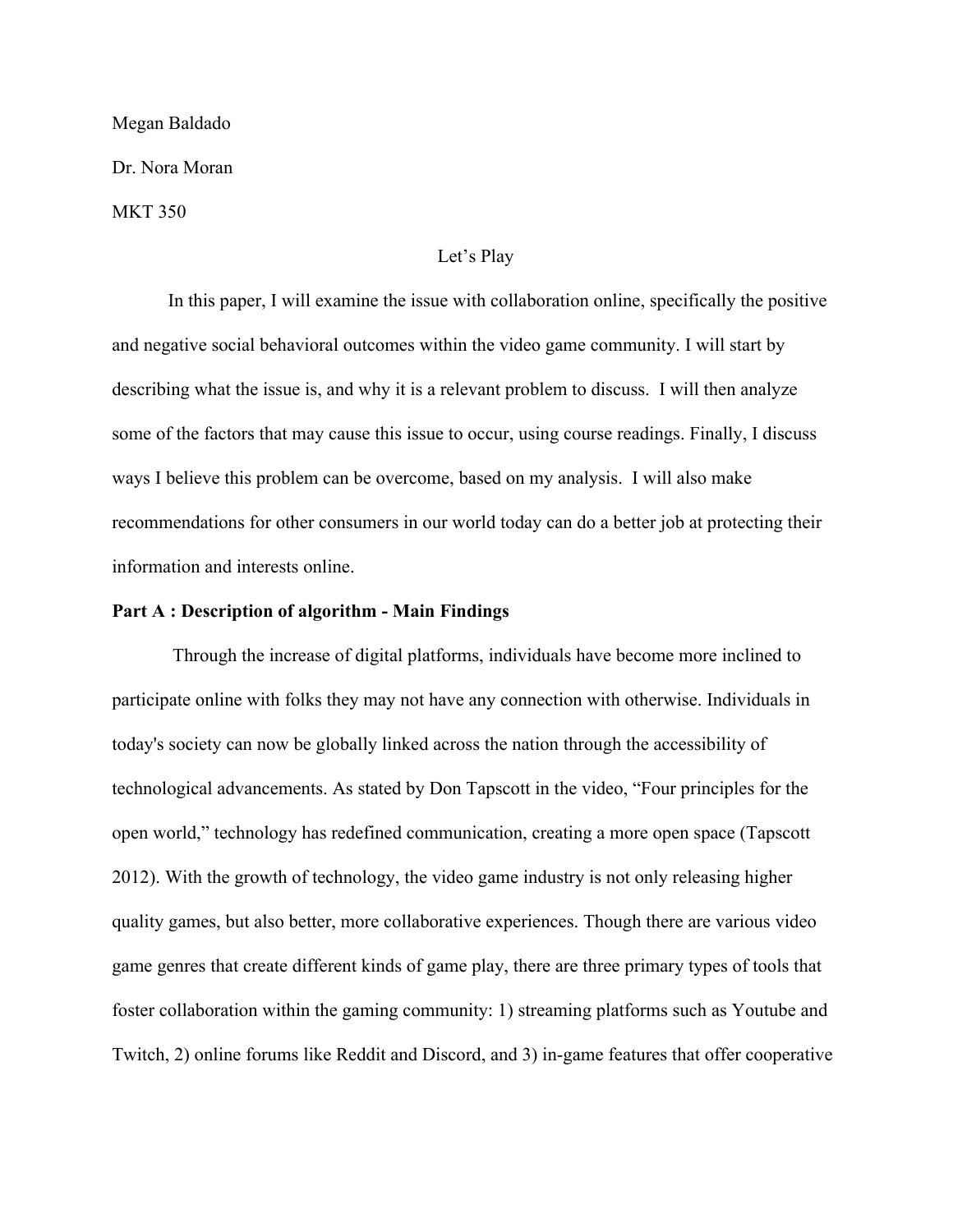game play. In general, these collaborative features provide positive outcomes to to community. It requires the sharing of skills and information towards a common goal that elicits both teamwork and emotion. However, the globally accessibility of online gaming lacks control. It opens doors to negative behavior, such as angry lashouts and online shaming.

YouTube is a popular video sharing platform that allows people to upload content or consume it. Similar to YouTube, Twitch is also a video streaming platform that caters to gamers and the gaming community. These platforms allow content creators to share video content on video games including topics such as, "Let's plays," game reviews, tutorials, etc. This allows audiences to engage with "influencer" type players and consume their content. It demonstrates how games are played, how to defeat sections of games, and breaks down the plot and functionality of a video game. In general, this type of content consumption between a creator and viewer can be one sided and does not focus on collaboration. However, the specific type of content that will be discussed are live streams. Through this type of content, viewers can watch "Let's players" play through a video game in real time. Live streams have a chat function where viewers can guide the content creators to the right path in the game. This allows these content creators to pull real time information from audiences globally to guide them when playing games.

Online forums are an easily accessible source for discussions through blog-like posts and chat-like functionality. Reddit is a popular discussion platform. Discord is a similar platform to Reddit, but is centered on gamers. On these platforms, users can ask for help about a game, discuss plot and/or design of games, and seek reviews and feedback on recently released games. These platforms give focus to a sense of community, explaining primary usage as " 1. Playing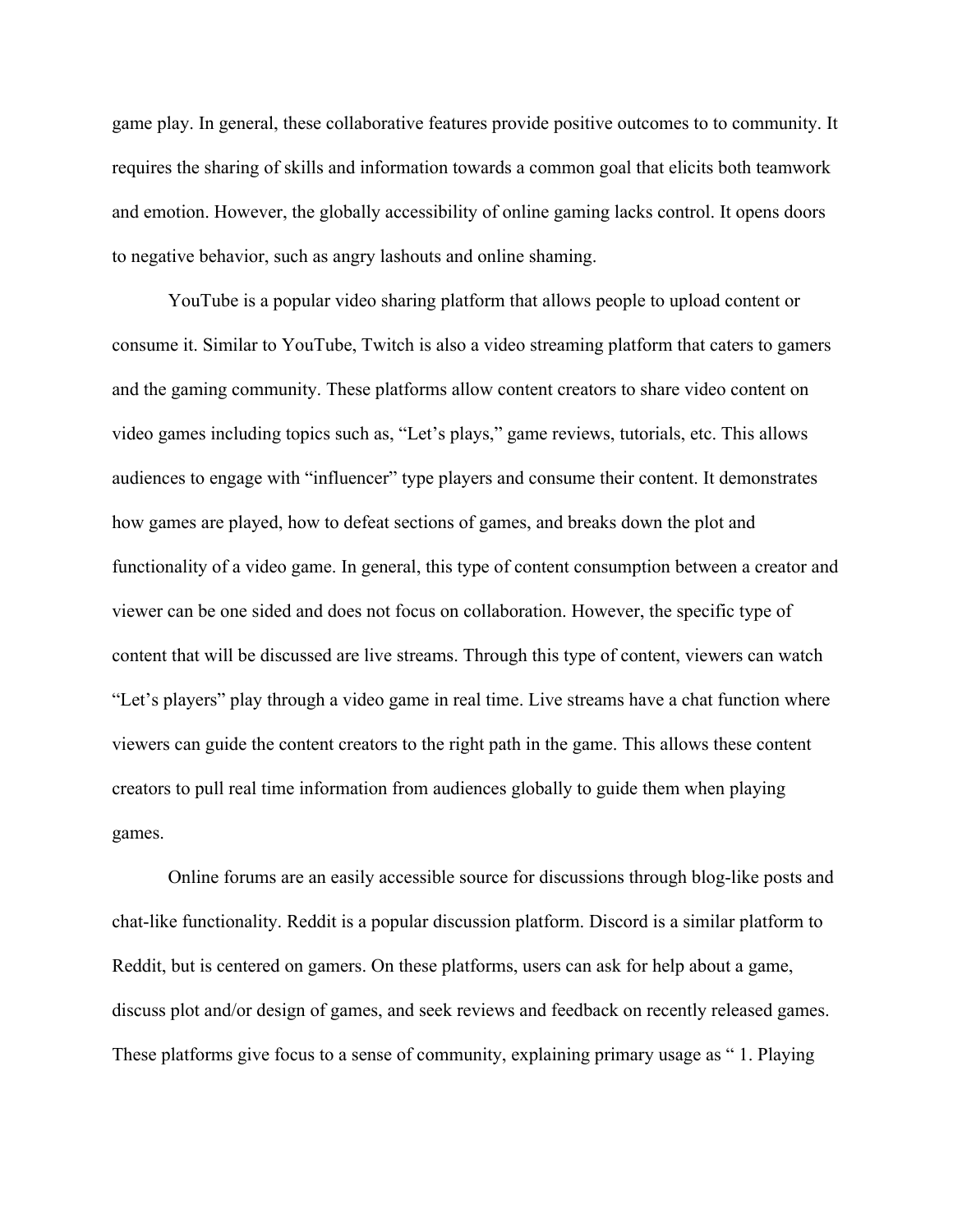games with your friends, 2. Hanging out in communities of peoples, 3. Making connections and having fun" (Discord). It is meant to be a kind of playing ground for those with similar interests. Users join a discord community and can also be band for any misconduct. This type of shared information and online collaboration creates strong relationships within communities.

The last tool the allows collaboration are the in-game features that offer cooperative game play. These can be video games where the entire directive of the game play is based on working as a team. Out of the three tools that were discussed, this feature cultivates the most direct forms of collaboration within the gaming community. While streaming platforms are mostly one sided conversations and discussion forums are primarily text based conversations on specific topics, in-game cooperative multiplayer games require real time teamwork for gamers. Recent popular battle royale type games, such as Overwatch and Fortnite, function as online multiplayers. The typical game mode is team based. Players log into a server and is placed into a team before the battle begins. The goal is to be the last team standing. The success of a team is dependant on if the roles players fulfill are adequately played. Each role is different and requires different skills and knowledge. The success of teams is also related to the fact that everyone on the team has a common goal that cannot be done alone (Hubbard 2013). As the tool that fosters the best form of collaboration, cooperative multiplayers also bring out the worst problems. Common issues include rage quitting as well online shaming and discrimination towards minority communities within the gaming community. Rage quitting is a term that refers to a player intentionally leaving a battle in progress because they are losing. Doing this essentially abandons the team and prevents progress. In terms of online harassment and discrimination, this is specifically seen with female gamers. Most battle royale type games come with an audio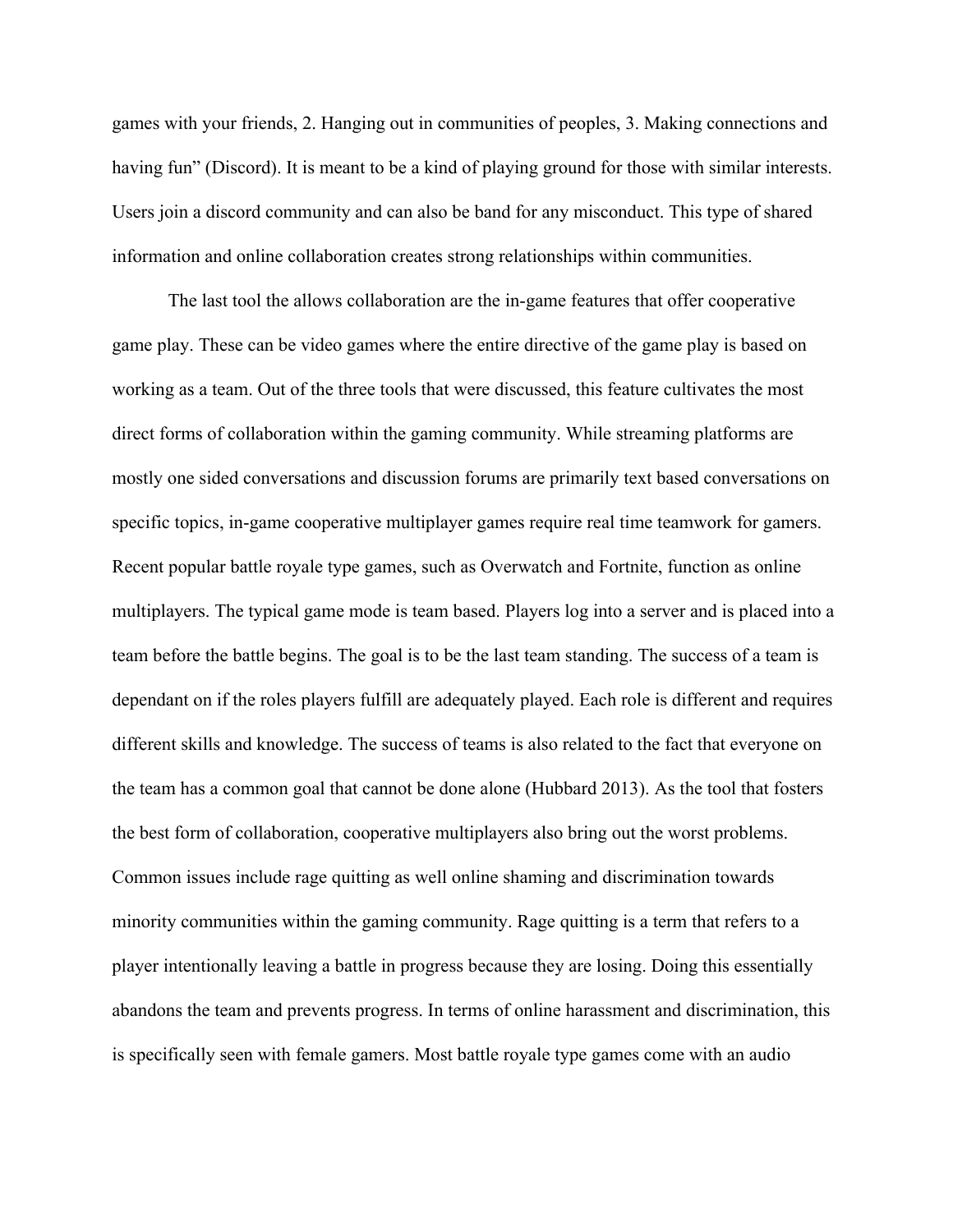feature so players can verbally communicate with their teammates. Most female gamers remain silent because when male gamers discover this detail of their identity, female gamers are greeted with comments like, "Go back to the kitchen" and "We're going to lose. We have a girl on our team" (Chan 2017). This shows that online collaboration allows for both positive and negative social outcomes.

## **Part B: Analyses and Critique using course material**

As mentioned previously, live stream gaming content on streaming platforms allow for audiences around the world to contribute to an influencer's game play. Similar to what happens in the article, "It Takes a Village to Find a Phone." describes a situation that follows the story of the stolen sidekick, where Evan was given resources and access to information from strangers he has never met creating feelings of support and alignment to Evan's cause. It allowed easy collaboration with little restriction. Live chats and even comments that are not posted in real time, provide quick access to information and changes the experience on the viewer. On the other hand, this method provides very limited control. Everything is happening in real time. There is no way to efficiently monitor the chat for any online shaming and angry comments. There is also no editing or post production involved so anything can happen without control of the creator. There is a possibility for a breach in privacy for the creators and streamers. For example, private account information can pop up on screen without control or private information like current location can slip in conversation without realizing it and without being able to edit these mistakes out. With just a second of exposing this information, anyone can hack into their accounts, find where they live, or something similar in nature. This is also seen in the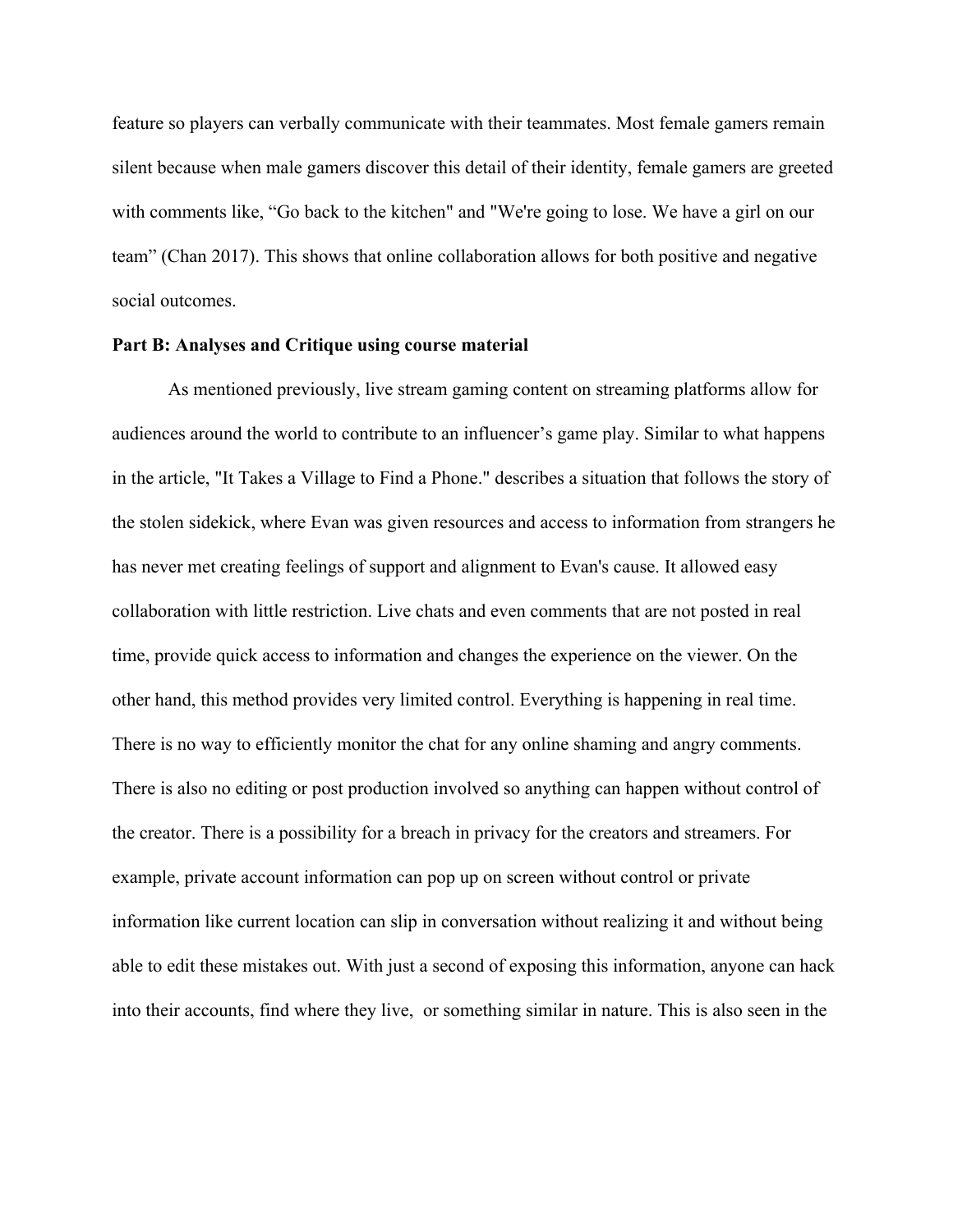"It Takes a Village to Find a Phone" article, where without any control from Evan, viewers were able to discover details of Sasha's life and brought it to the public.

In terms of online forums, these platforms create a space for people to talk about similar interested topics. However, as discussed in the Wael Ghonim video, it's easier to spark arguments online and get attached to misinformation. It's more difficult to settle arguments online because it's easy to forget about what the other person on the other side of the screen is thinking and it becomes more difficult to communicate. Though forums are meant to foster excitement, it can also start fires.

As mentioned in Part A, cooperative multiplayer games is the strongest form of collaboration in the gaming community. The Quirky video is an example of positive collaboration when pulling different skills and working towards the same goal. Ideas are shared on a platform and interested parties can work together on the same goal, which is to produce it as a product. It allows everyone's strengths and weaknesses to cover each other. On the other hand, as mentioned there is an issue with rage and harassment. A similar case of online harassment is seen in the article, "Poop Goes Primetime," where a girl is publicly shamed for not picking up after her dog. It doesn't reach the same extremes as the "dog poop girl;" however, it reflects a similar level of wrongful behavior.

### **Part C: Conclusion**

Technology is a good thing. With every update and advancement, information becomes easily accessible to the public. Any issues that arise from online collaboration within the gaming community is based on problematic behavior within society. Consumers should be more mindful of what they should be sharing and how they interact with others.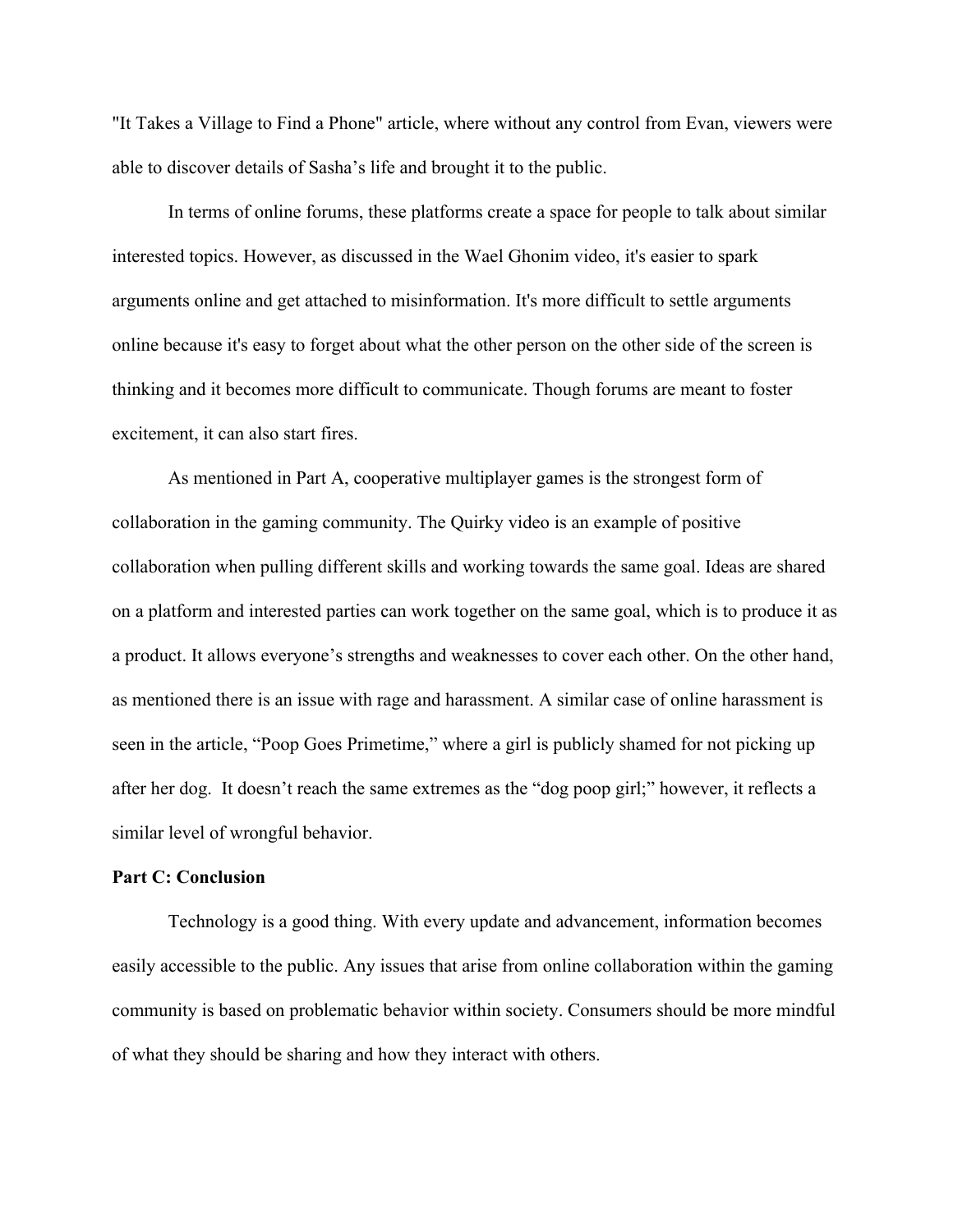#### References

- CBS News. "An Inventor's Quirky Path to Success." CBS News, CBS Interactive, 23 Mar. 2014, www.cbsnews.com/news/an-inventors-quirky-path-to-success/.
- Chan, Alex. "Female Gamers, No Strangers to Online Harassment, Learn Ways to Combat Discrimination during Summer Camp at UCI." Los Angeles Times, Los Angeles Times, 16 July 2017,

www.latimes.com/socal/daily-pilot/entertainment/tn-wknd-et-female-gamers-20170716-st ory.html.

- Shirky, C. (2008) Chapter 1: It Takes a Village to Find a Phone. Here Comes Everybody: The Power of Organizing Without Organizations. New York: Penguin Group USA. PP 1-24.
- Solove, D (2007) . Chapter 1: When Poop Goes Primetime. The Future of Reputation: Gossip, Rumor and Privacy on the Internet. Penguin Group USA pp. 1-29
- Tapscott, Don. "Four Principles for the Open World." TED, www.ted.com/talks/don\_tapscott\_four\_principles\_for\_the\_open\_world\_1?language=en&y t:cc=on.
- "What's Awesome and Not Awesome to Do on Discord." Discord, discordapp.com/guidelines.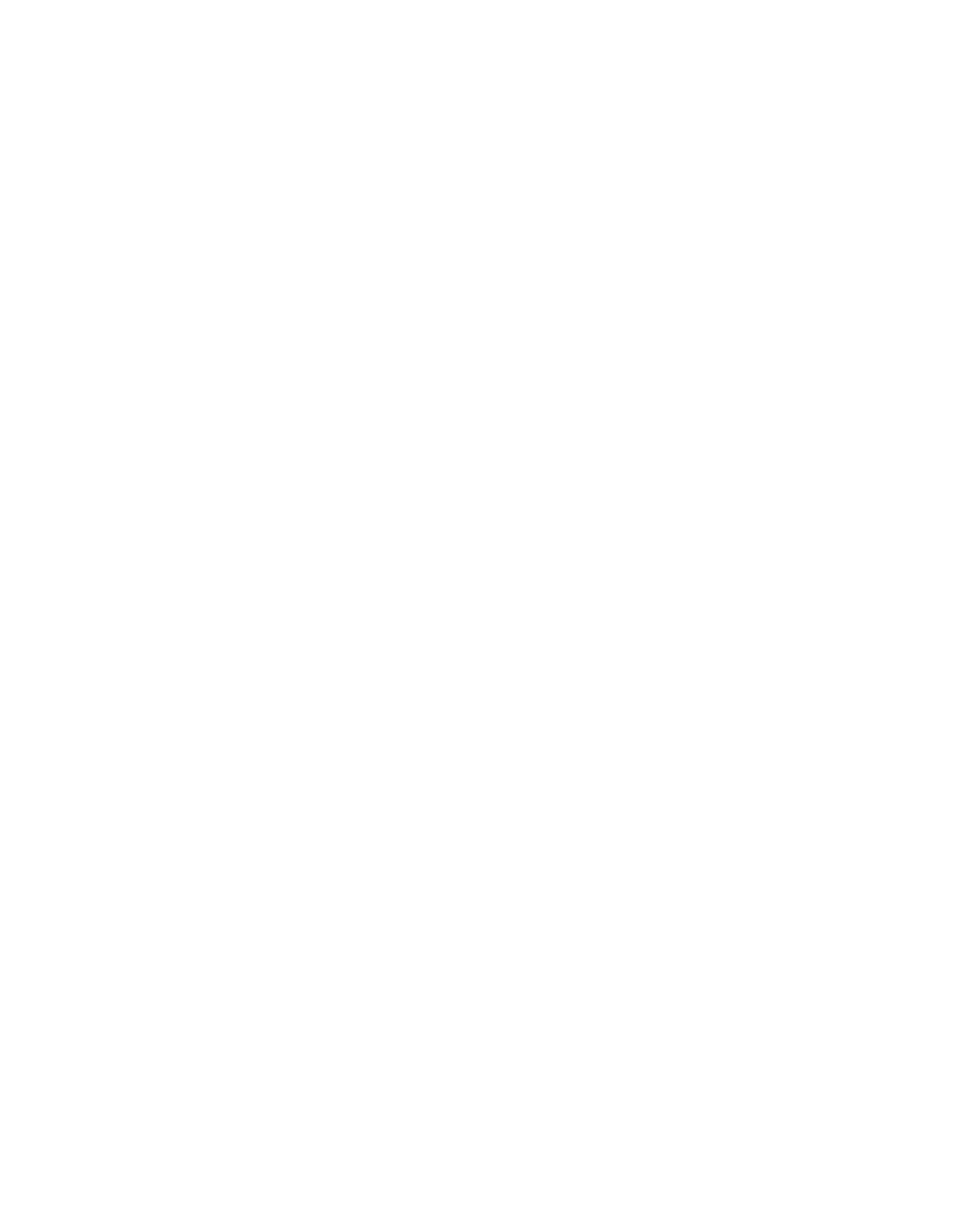Sharing Analysis Outline:

- I. Introduction: page 1
	- A. In this paper, I will examine the issue with collaboration online, specifically the positive and negative social behavioral outcomes within the video game community. I will start by describing what the issue is, and why it is a relevant problem to discuss. I will then analyze some of the factors that may cause this issue to occur, using course readings. Finally, I discuss ways I believe this problem can be overcome, based on my analysis. I will also make recommendations for other consumers in our world today can do a better job at protecting their information and interests online.
	- B.
- II. PART A Description of algorithms: main findings (2 pages)
	- A. In games co op
		- 1. overwatch/fortnight
		- 2. Online optional: dark souls/pokemon
		- 3. Harassment and anger
	- B. Online forums
		- 1. reddit/discord
		- 2. Arguments
		- 3. sonic
	- C. youtube/twitch streams
		- 1. Reputation and anger
		- 2. Takes a village
- III. PART B Analyses and Critique using course material: pages 3-4 of paper (at least 3-4

paragraphs)

- A. Takes a village
- B. Harassment and anger
- C. Quirky